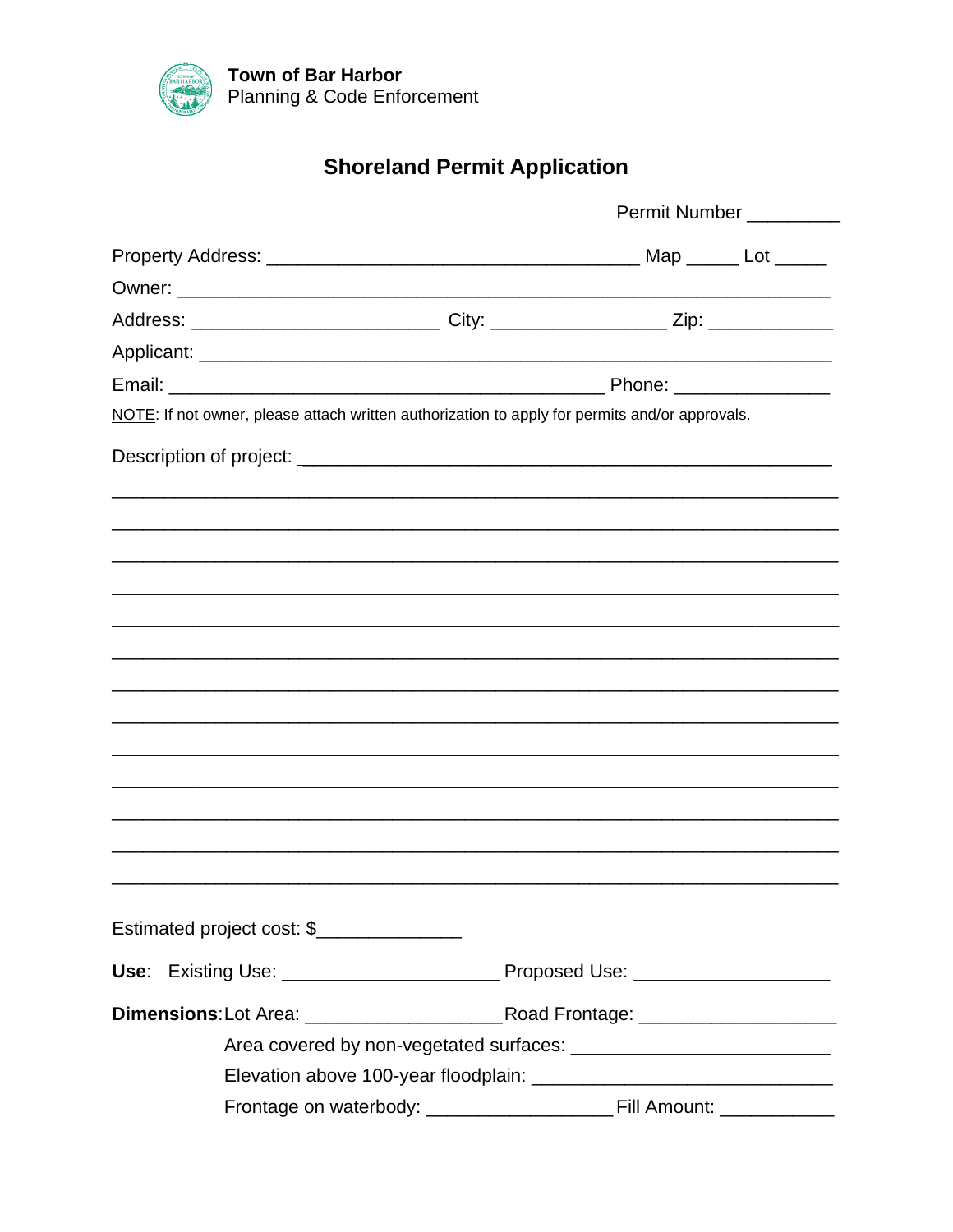# **Expansion of Existing Structure(s) Within Setbacks:**

The following section applies only to expansions of portions of existing structures which are located within the required setback.

### Square Foot (floor area) Calculations:

- A. Existing structure or portion of structure located within setback as of 1/1/89:
- B. Expansions of structure located within setback from 1/1/89 to present:
- C. Proposed expansion structure located within setback:
- D. Percent increase expansion:  $(B+C/A \times 100)$

### Cubic Foot (volume) Calculations:

- A. Existing structure or portion of structure located within setback as of 1/1/89:
- B. Expansions of structure located within setback from 1/1/89 to present:
- C. Proposed expansion structure located within setback:
- D. Percent increase expansion:  $(B+C/A \times 100)$

### **Site Plan:**

It is not necessary to have this plan professionally prepared. However, it must be legible, dimensions shown, and should be drawn to a scale that allows clear representation of distances and measurements on the plan. Please include:

- Location of shoreland boundary
- Area to be cleared of trees and other vegetation
- Disturbed areas to be mulched and/or revegetated
- Exact position of proposed structures, including decks, porches, and accessory Structures with accurate setback distances from the shoreline
- All property lines
- Location of proposed wells, septic systems, and driveways
- Areas and amounts of fill material to be filled, removed, or graded

If the proposal is for the expansion of an existing structure, please distinguish between the existing structure and the proposed expansion.

All projects involving filling, grading, or other soil disturbance must provide a soil erosion control plan describing the measures to be taken to stabilize disturbed areas before, during and after construction (see attached guidelines). All clearing activities require the submission of a revegetation plan.

### **Please attach plan or complete form provided on next page.**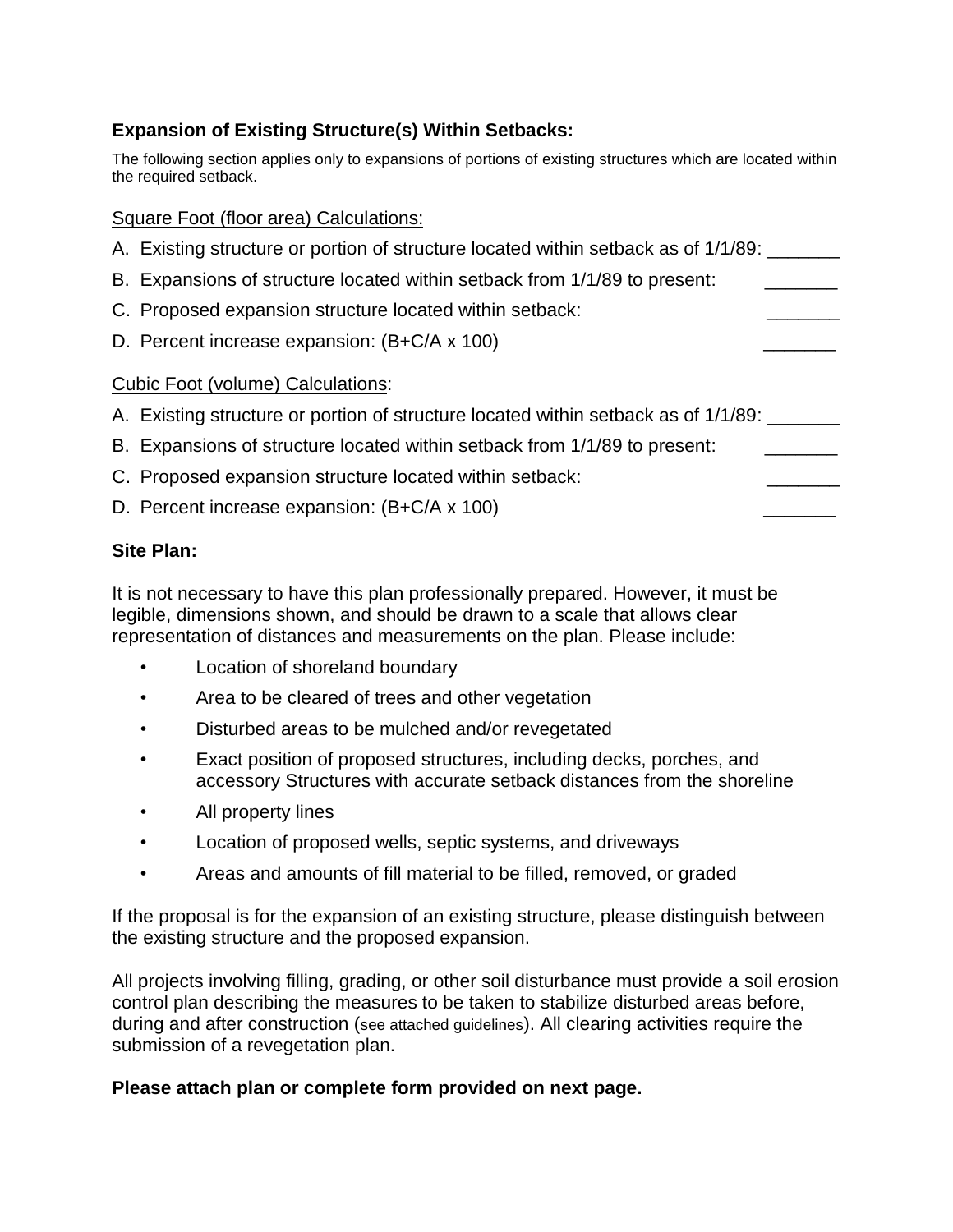# Site Plan:

SCALE:  $FT$  $\left| + \right|$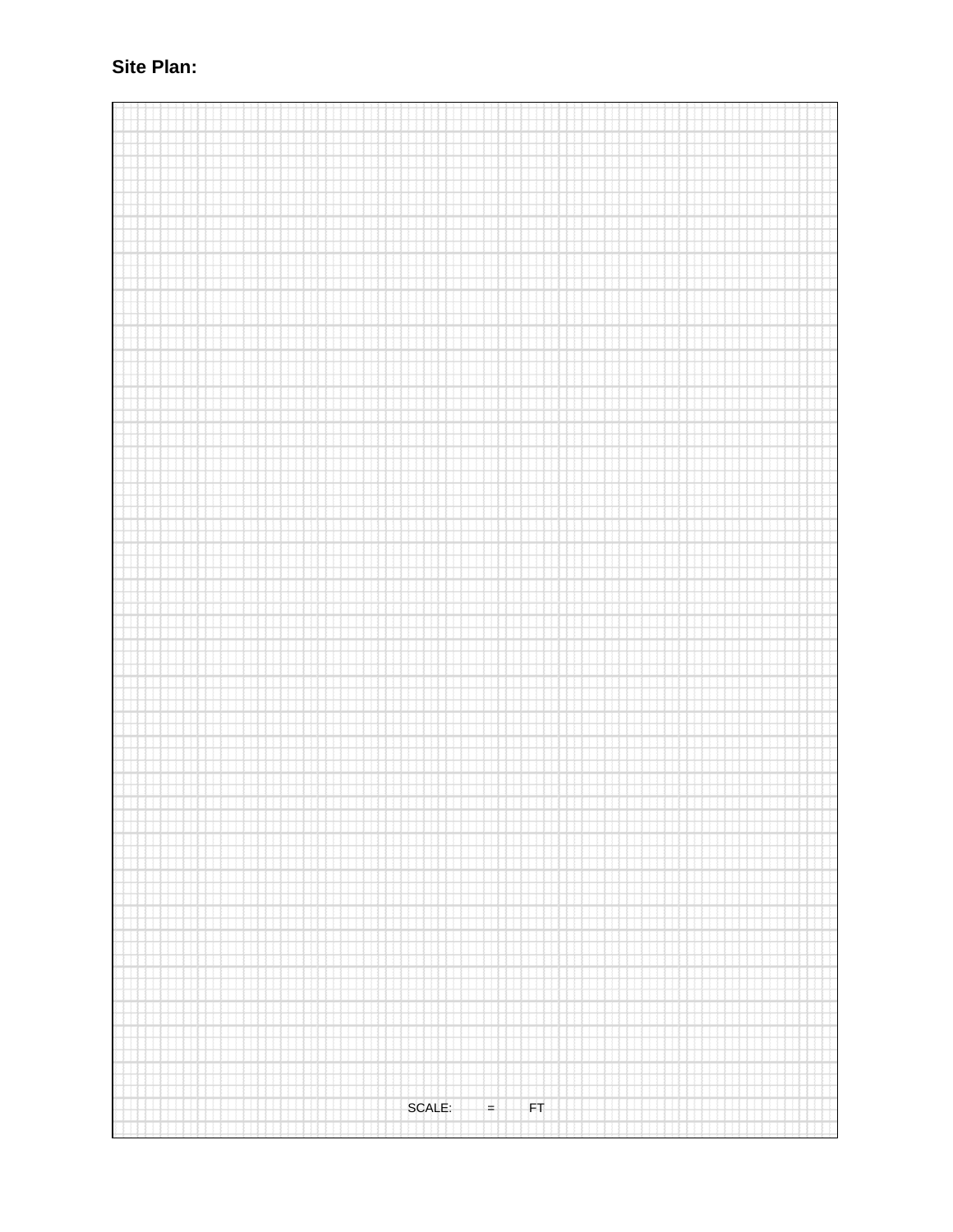**Elevation:** Please provide a sketch showing front and rear elevations including the dimensions of any proposed structure(s).



**Elevation:** Please provide a sketch showing side elevations including the dimensions of any proposed structure(s).

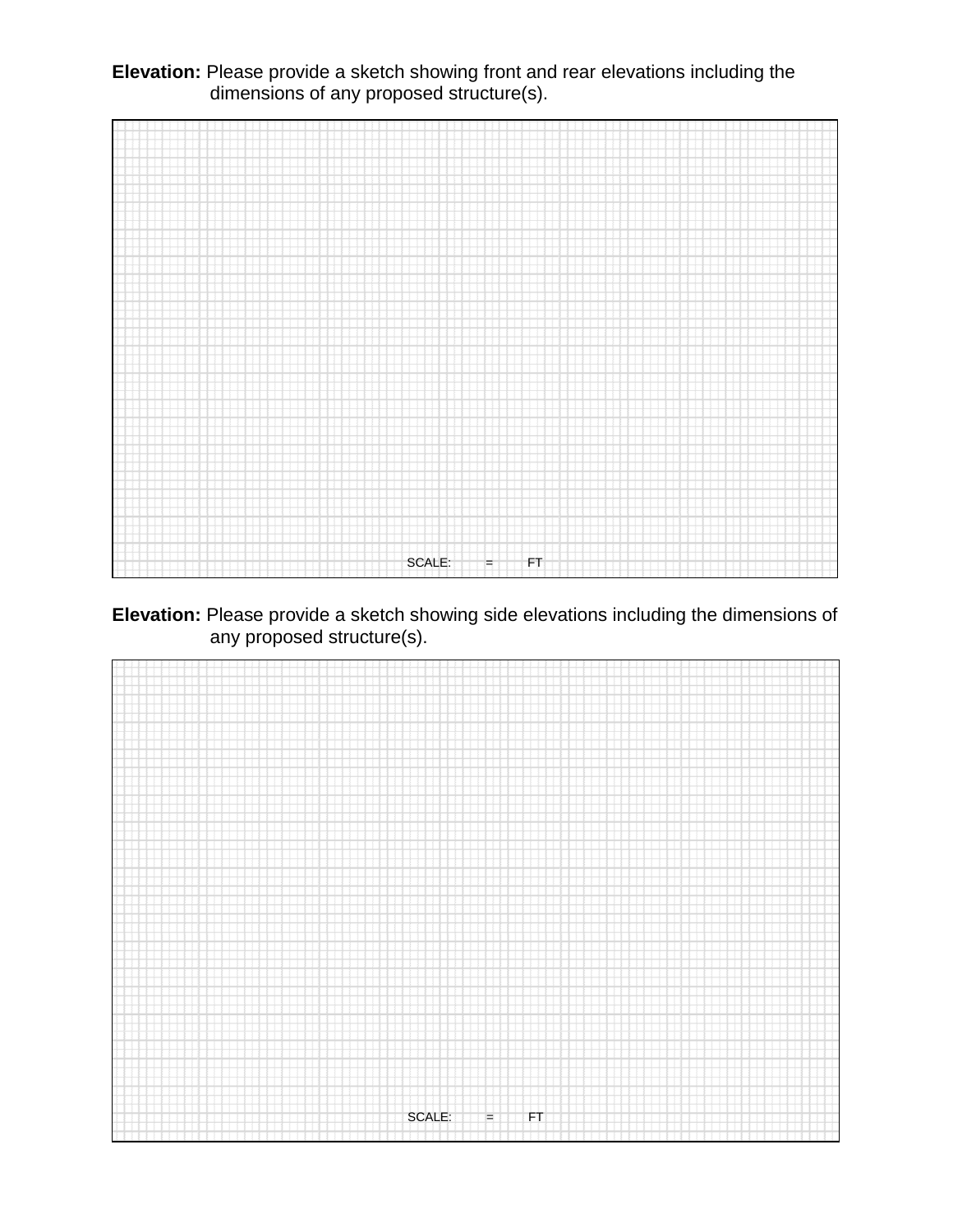#### **Permits, Approvals, and Reviews Required:**

The applicant is advised to consult with the Code Enforcement Officer and appropriate state and federal agencies to determine whether additional permits, approvals, and reviews are required.

| - Planning Board  | — Appeals Board   | — Maine DEP               |
|-------------------|-------------------|---------------------------|
| - Flood Hazard    | - Septic Permit   | — Army Corps of Engineers |
| - Building Permit | - Plumbing Permit | - Electrical Permit       |
| — Other           |                   |                           |

I certify that all information given in this application is accurate. I authorize the Town of Bar Harbor to access the project site for the purpose of determining compliance with the Land Use Ordinance. I also understand that this permit is not valid until approved by the Code Enforcement Officer or designee. By signing this form, I represent that the information provided in this application is correct, to the best of my knowledge, and that the applicant has sufficient title, right, or interest in the property where the activity takes place.

|                                               |                                                                   | Date: ____________ |  |  |  |  |  |
|-----------------------------------------------|-------------------------------------------------------------------|--------------------|--|--|--|--|--|
| (If Applicable)                               |                                                                   |                    |  |  |  |  |  |
| ------------ For Office Use Only ------------ |                                                                   |                    |  |  |  |  |  |
| — Map & Lot                                   | - Application Complete - Authorization                            |                    |  |  |  |  |  |
|                                               | District: ________________ — Design Plan Attached Fee Amount \$48 |                    |  |  |  |  |  |
| Approved ______                               | Denied ______                                                     |                    |  |  |  |  |  |
|                                               |                                                                   |                    |  |  |  |  |  |
|                                               |                                                                   |                    |  |  |  |  |  |
|                                               |                                                                   |                    |  |  |  |  |  |
|                                               |                                                                   |                    |  |  |  |  |  |
|                                               | Permit Number: _____________ Date Issued: __________              |                    |  |  |  |  |  |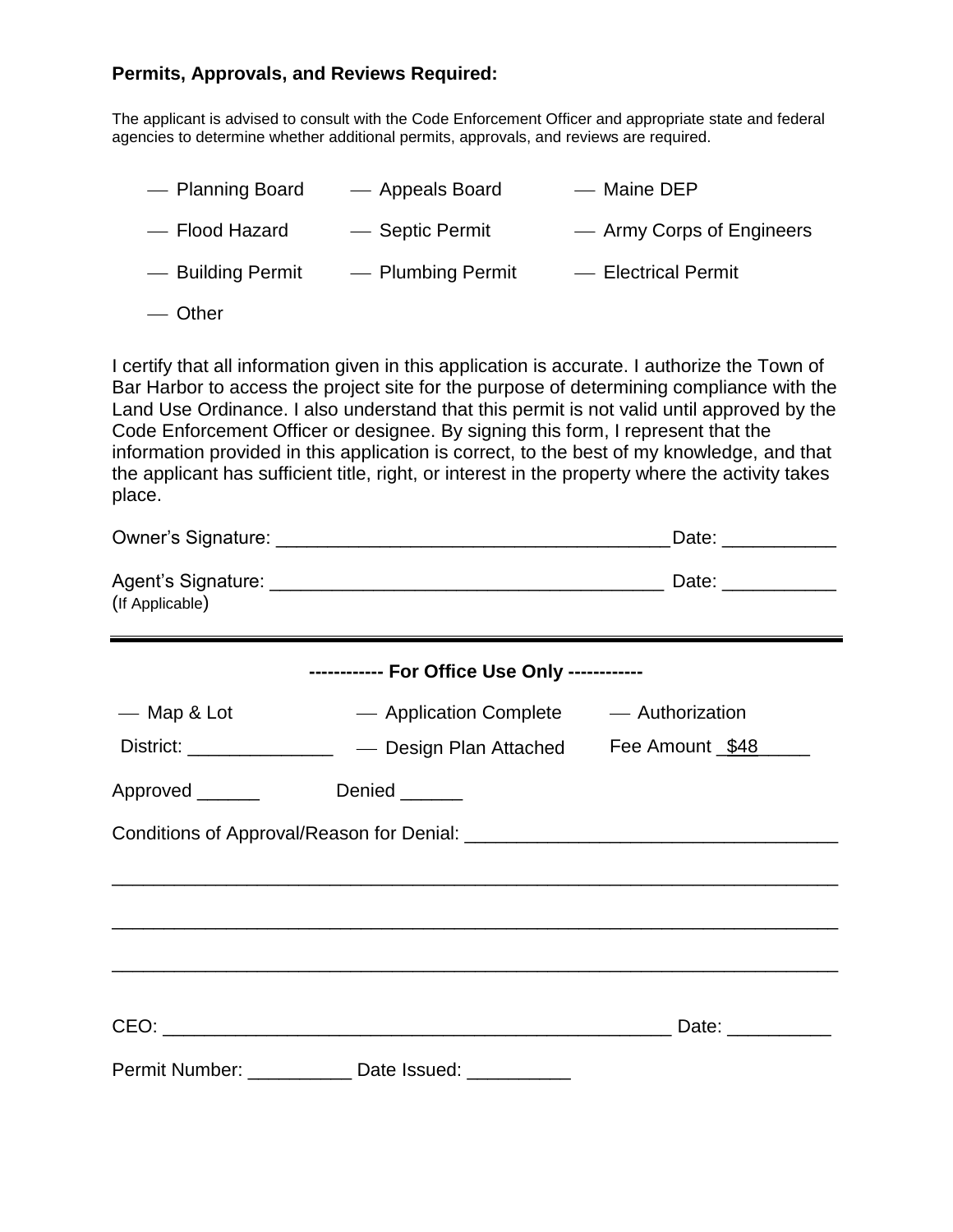# **Standard Conditions of Approval:**

- 1. A copy of this permit must be posted in a visible location on your property during development of the site, including construction of the structures approved by this permit.
- 2. This permit is limited to the proposal as set forth in the application and supporting documents, except as modified by specific conditions adopted by the Planning Board or Code Enforcement Officer in granting this permit. Any variations from the application or conditions of approval are subject to prior review and approval by the Planning Board or Code Enforcement Officer. Failure to obtain prior approval for variations shall constitute a violation of the ordinance.
- 3. A substantial start (30% of project based on estimated cost) of construction activities approved by this permit must be completed within one (1) year of the date of issue. If not, this permit shall lapse, and no activities shall occur unless and until a new permit is issued.
- 4. The water body and wetland setbacks for all principal and accessory structures, driveways, and parking areas must be as specified in the application, or as modified by the conditions of approval.
- 5. In the event the permittee should sell or lease this property, the buyer or leasee shall be provided with a copy of the approved permit and advised of the conditions of approval.
- 6. Once construction is complete, the permittee shall notify the Code Enforcement Officer that all requirements and conditions of approval have been met. Following notification, the Code Enforcement Officer may arrange and conduct a compliance inspection.

# **Soil Stabilization Guidelines:**

- 1. Sterile soils such as sands and gravels should be covered with a minimum of 4 inches of compacted topsoil to provide a growth medium for vegetation.
- 2. Disturbed areas which can be seeded between 5/1 and 9/15 should be prepared and seeded during that period. The best seeding dates are from 5/1 to 6/15.
- 3. Disturbed areas which cannot be seeded between 5/1 and 9/15 should be heavily mulched with a suitable material to keep them as stable as possible over the winter, and particularly during the spring runoff the following year. Mulched over-winter areas should be prepared and seeded in the spring as soon as conditions allow.
- 4. Seeding preparation, in addition to providing topsoil or loam if the site is sterile, includes the application of lime and fertilizer, which should be lightly raked into the soil prior to seeding. After the area is seeded, it should be lightly watered and then mulched to keep the site stable and allow the seed to germinate.
- 5. The rate of lime application may vary and it is recommended that soil be analyzed to determine specifically what additional nutrients are needed.
- 6. No more fertilizer than necessary should be added in order to maintain nearby water quality. Fertilizers should not be applied pror to thunderstorms or spring runoff.
- 7. Minimize the areas of exposed soil during construction, and temporarily or permanently stabilize disturbed areas within one week of construction.